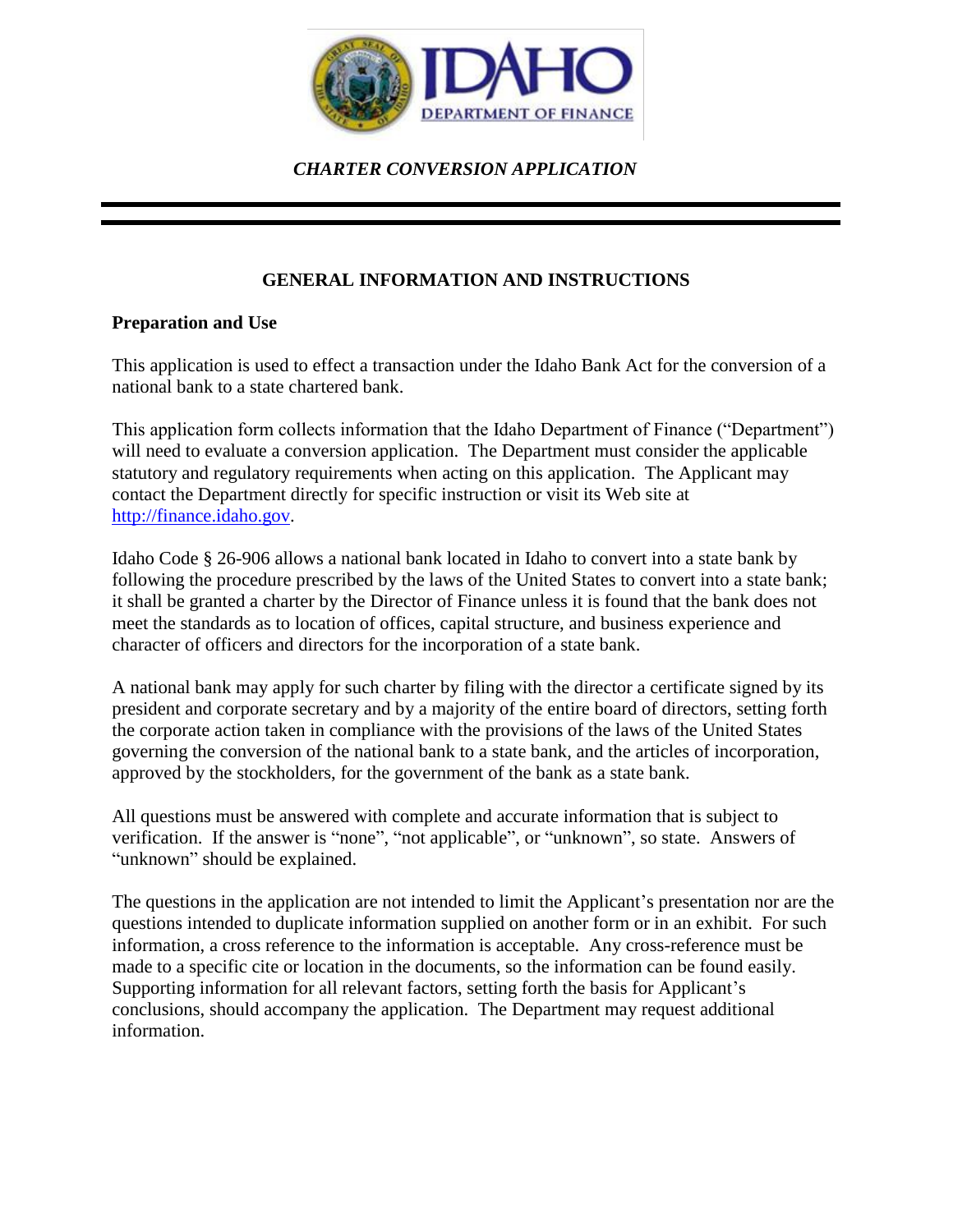A conversion examination by the Department may be conducted in order to obtain relevant information about the condition of the institution. Management will be contacted concerning this matter.

## **Dodd-Frank Act: Prohibition of Certain Conversions**

Section 612 of the Dodd-Frank Act generally prohibits charter conversions by a national bank or federal savings association to a state bank or state savings association, or by a state bank or state savings association to a national bank or federal savings association, while the institution is subject to a cease and desist order (or other formal enforcement order) issued by, or a memorandum of understanding entered into with, its current federal banking agency or state bank supervisor with respect to a significant supervisory matter.

The Board of Governors of the Federal Reserve System (Board), the Federal Deposit Insurance Corporation (FDIC), and the Office of the Comptroller of the Currency (OCC) (collectively, the agencies), interpret section 612 to cover all formal enforcement actions - orders, agreements, directives, or other documents - that are enforceable under 12 U.S.C. 1818 (or the equivalent in the case of actions by a state bank supervisor), since by their nature they involve a significant supervisory matter. Section 612 also covers a memorandum of understanding that involves a significant supervisory matter, as determined by the agency with which the memorandum was entered.

Section 612(d) of the Dodd-Frank Act contains an exception to the conversion prohibition. The prohibition does not apply if:

- 1. The federal banking agency that would become the appropriate federal banking agency after the proposed conversion gives the federal banking agency or state bank supervisor that issued the enforcement action a written notice of the proposed conversion with a plan to address the significant supervisory matter in a manner that is consistent with the safe and sound operation of the institution;
- 2. The federal banking agency or state bank supervisor that issued the enforcement action does not object to the conversion or the plan;
- 3. The post conversion federal banking agency agrees to implement the plan; and
- 4. In the case of a final enforcement action by a state attorney general, approval of the conversion is conditioned on the insured depository institution's compliance with the terms of such final enforcement action.

Prior to submitting a charter conversion application, an institution subject to the section 612 prohibition is encouraged to contact the current chartering authority, the prospective chartering authority, the current federal banking agency, and the prospective federal banking agency to discuss the proposal. This would facilitate immediate information sharing among regulatory agencies and allow for an initial assessment of the feasibility of the proposal. When a conversion does proceed, the prospective federal banking agency will keep in place the preconversion ratings that were assigned in accordance with the agencies' uniform rating systems and outstanding corrective programs.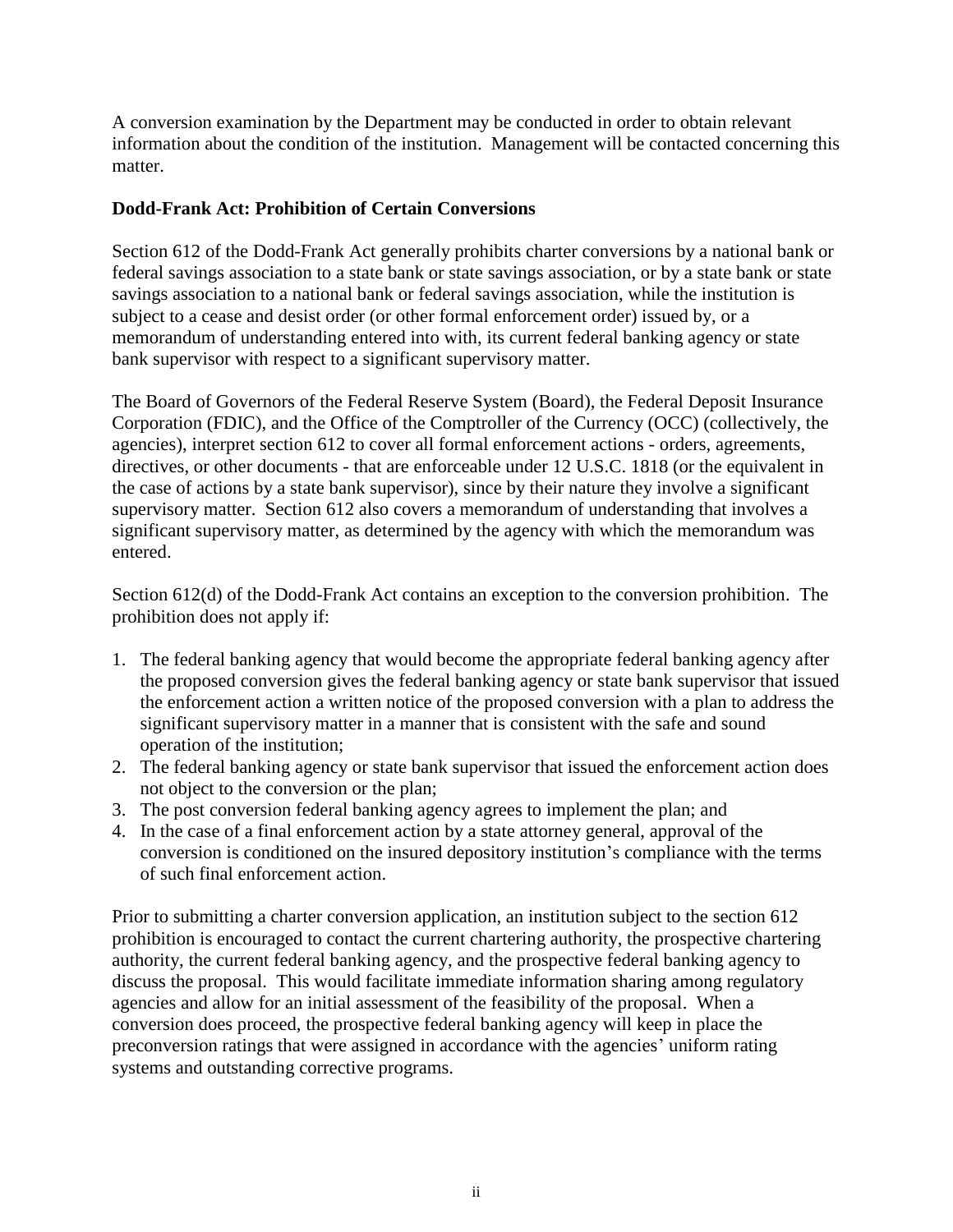#### **Dodd-Frank Act: Notification and Information Sharing**

Section 612(e)(1) of the Dodd-Frank Act provides that, at the time an insured depository institution files a conversion application with the prospective chartering authority, the insured depository institution must send a copy of the conversion application to its current federal banking agency and to its prospective federal banking agency.

### **Confidentiality**

Any Applicant desiring confidential treatment of specific portions of the application must submit a request in writing with the application. The request must discuss the justification for the requested treatment. The Applicant's reasons for requesting confidentiality should specifically demonstrate the harm (for example, loss of competitive position, invasion of privacy) that would result from public release of information. Information for which confidential treatment is requested should be: (1) specifically identified in the public portion of the application (by reference to the confidential section); (2) separately bound; and (3) labeled "Confidential". The Applicant should follow the same procedure when requesting confidential treatment for the subsequent filing of supplemental information to the application.

The Applicant should contact the Department for specific instructions regarding requests for confidential treatment. The Department will determine whether the information will be treated as confidential and will advise the Applicant of any decision to publicly release information labeled as "Confidential".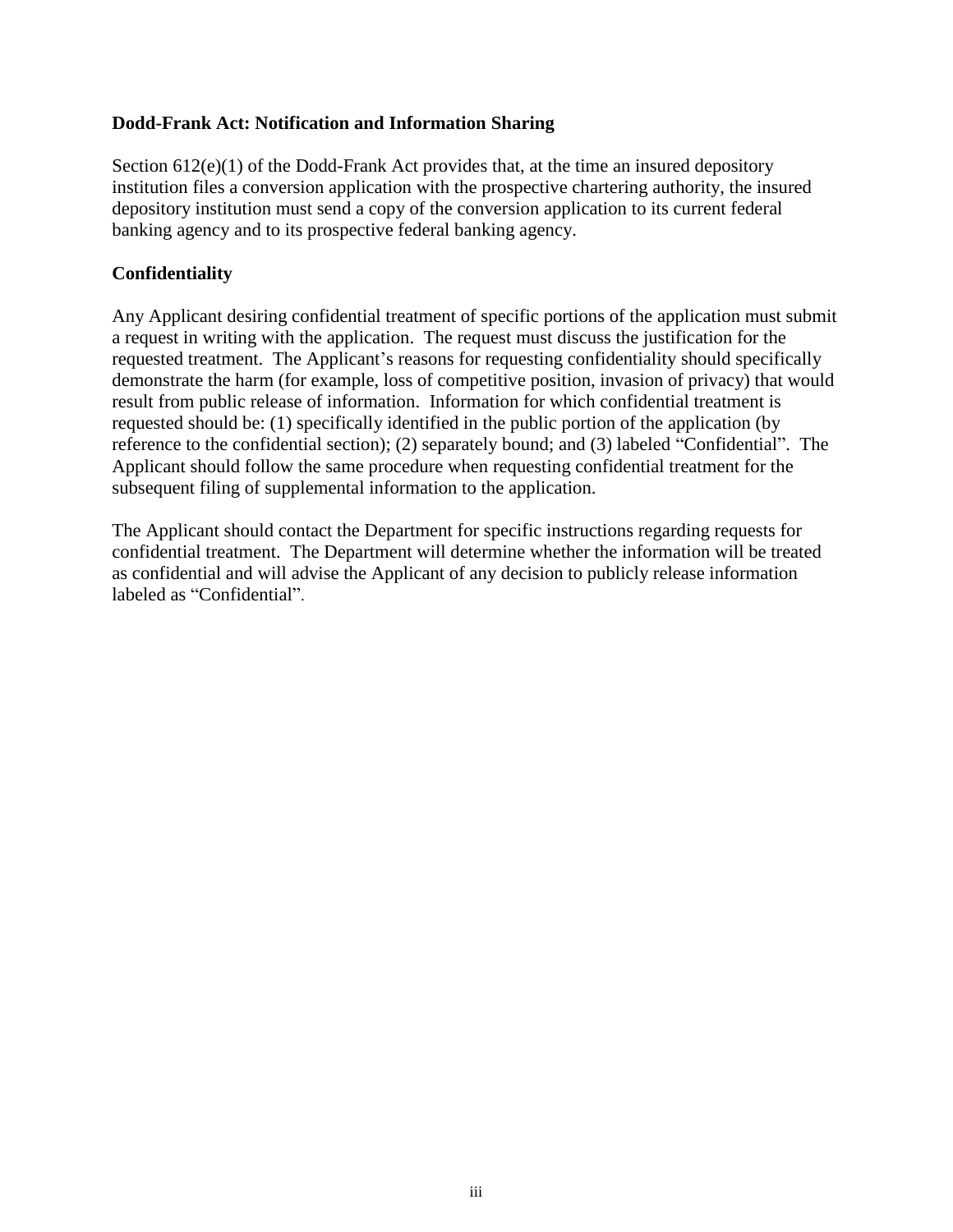# *CHARTER CONVERSION APPLICATION*

|                                                                                                       | (Check all appropriate boxes.) |                                                                              |  |
|-------------------------------------------------------------------------------------------------------|--------------------------------|------------------------------------------------------------------------------|--|
| <b>Charter Type of Converting Bank</b><br>$\Box$ National Bank<br>Federal Savings Bank or Association |                                | <b>Chartering Agency</b><br>$\Box$ Office of the Comptroller of the Currency |  |
| <b>Federal Reserve Status</b><br>Member Bank<br>Nonmember Bank                                        |                                |                                                                              |  |
| <b>Converting Institution</b>                                                                         |                                |                                                                              |  |
| Proposed Name                                                                                         |                                |                                                                              |  |
| <b>Current Name</b>                                                                                   |                                |                                                                              |  |
| <b>Current Street Address</b>                                                                         |                                |                                                                              |  |
| City                                                                                                  | State                          | <b>ZIP</b> Code                                                              |  |
| Parent Company Identifying Information (if applicable)                                                |                                |                                                                              |  |
| Name                                                                                                  |                                |                                                                              |  |
| <b>Street</b>                                                                                         |                                |                                                                              |  |
| City                                                                                                  | <b>State</b>                   | <b>ZIP</b> Code                                                              |  |
| <b>Contact Person</b>                                                                                 |                                |                                                                              |  |
| Name                                                                                                  |                                | Title                                                                        |  |
| Employer                                                                                              |                                |                                                                              |  |
| <b>Street</b>                                                                                         |                                |                                                                              |  |
| City                                                                                                  | State                          | ZIP Code                                                                     |  |
| Telephone Number                                                                                      | Fax Number                     | E-Mail Address                                                               |  |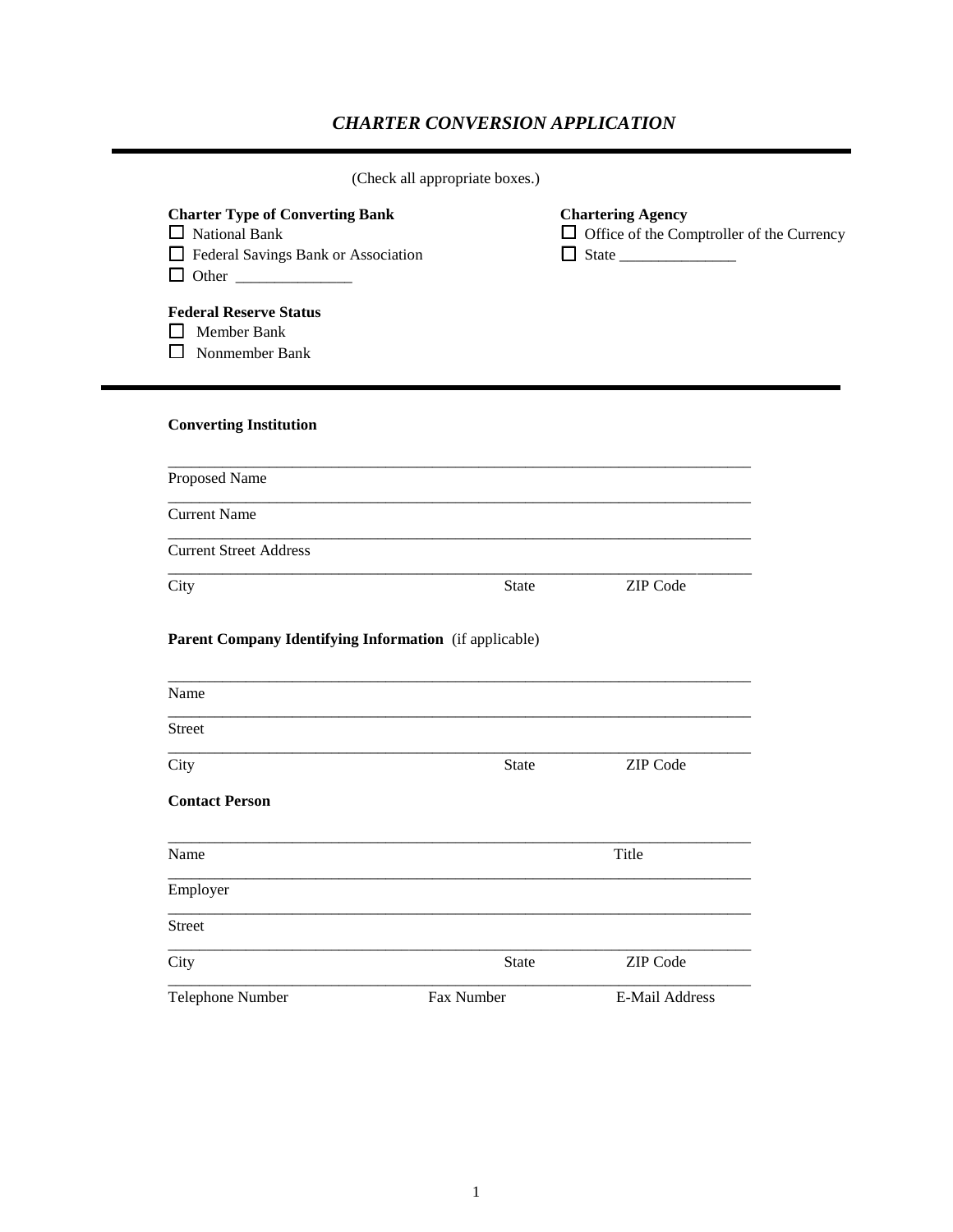#### **1. Overview**

- (a) Provide a brief statement detailing why the institution is interested in converting to a state bank.
- (b) Provide a statement of qualification as an "eligible depository institution," if applicable.
- (c) Describe any issues about the permissibility of the proposal and identify any regulatory waiver requests, providing adequate justification. The applicant should consult with the Idaho Department of Finance to determine if the proposal presents any unusual legal concerns that would require an expanded legal opinion.
- (d) If exercising fiduciary powers after the conversion, submit: 1) a list of applicable laws; 2) the location(s) where fiduciary activities will be conducted; 3) biographical information on trust management, including educational and professional credentials and 5-year employment history; and, 4) if limited powers are requested, list the powers requested.
- (e) Provide a copy of the proposed Articles of Incorporation for the converted bank. The Articles are to be filed in the Office of the Secretary of State when the Director approves this application and are not effective until the conversion is consummated. Refer to Idaho Code § 26-203.
- (f) Provide a copy of the proposed Bylaws for the converted bank. The bylaws are not effective until the conversion is consummated and a copy of the Bylaws is mailed to the Department. Refer to Idaho Code § 26-207.
- (g) Provide a copy of the strategic or business plan and provide details on any significant change in the institution's operations, strategy, market area, funding, loan composition, portfolio, lines of business, scope of activities, products, or services.

At a minimum, the strategic or business plan should address or include:

- Any anticipated changes in operations, strategy, market area, funding, loan composition, portfolio, products, or services.
- Future business objectives of the resulting state bank.
- Any plans to raise additional capital.
- Projected financial statements for a period of three years that reflect the effects of conversion, along with any adjusting entries that result from the conversion.

## **2. Management**

(a) Provide a list of any individual, or group of shareholders acting in concert that owns, or will own, or control 10 percent or more of the institution's stock.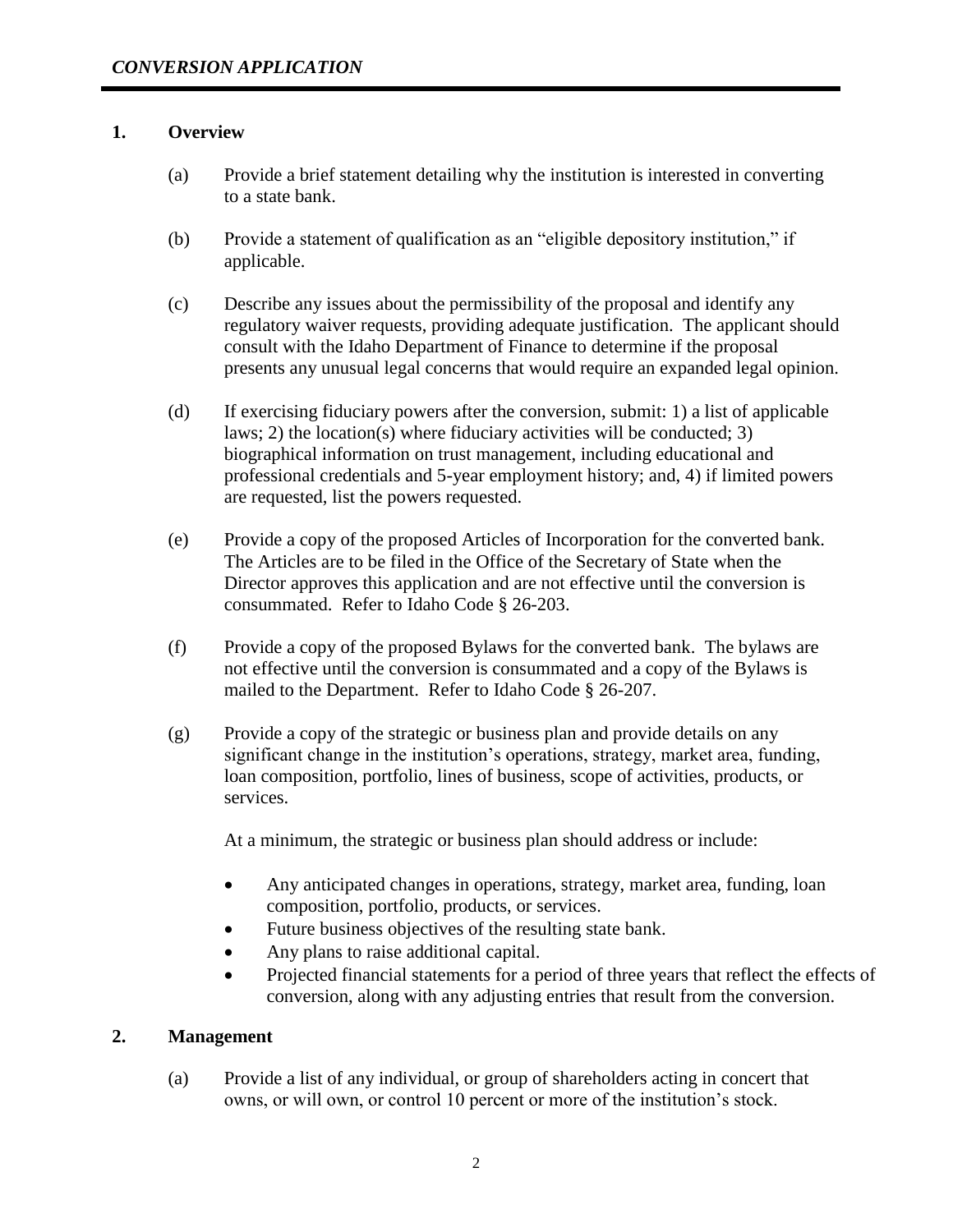Indicate any positions and offices currently held, or to be held, by these individuals with the institution, the institution's holding company, or its affiliates. Contact the Department to determine whether Interagency Biographical and Financial Reports and fingerprint cards will be needed for these individuals.

- (b) Provide a list of directors and senior executive officers. Indicate any positions and offices currently held, or to be held, by these individuals with the institution, the institution's holding company, or its affiliates. Contact the Department to determine whether Interagency Biographical and Financial Reports will be needed for these individuals.
- (c) Submit a Corporate Biographical and Financial Report if the institution is owned by a company that is not a regulated bank or thrift holding company.
- (d) Describe the plans of management and the directors to familiarize themselves with state banking laws, rules, and regulations.
- (e) Indicate any anticipated changes in the management or directorship.
- (f) Submit the signed "Oath of Director" for each director. Refer to Idaho Code § 26-213.
- (g) Describe all outstanding or proposed stock awards, options, warrants, or other similar stock-based compensation plans offered as compensation to bank directors, executive officers, principle shareholders, and other bank insiders by the bank or holding company. Include in the description:
	- The duration limits.
	- The vesting requirements.
	- Transferability restrictions.
	- Exercise price requirements.
	- Rights upon termination.
	- Any "exercise or forfeiture" clause.
	- Number of shares to be issued or covered by the plans.

Provide a list of participants, allocation of benefits to each participant, and a copy of each plan, proposed or current. If the compensation is part of an employment agreement, submit the portion of the agreement relative to the plan. All plans must conform to applicable regulatory guidelines. Refer to Idaho Code § 26-214.

#### **3. Financial Information**

(a) Submit the most recent quarterly Balance Sheet, Income Statement, and Risk-based Capital Schedule. The Capital Schedule should detail the elements of Tier 1 and Tier 2 capital and show the calculation of the risk-based capital and leverage ratios on a present and projected basis. The Bank Call Report (see the Call Report Forms and Instructions)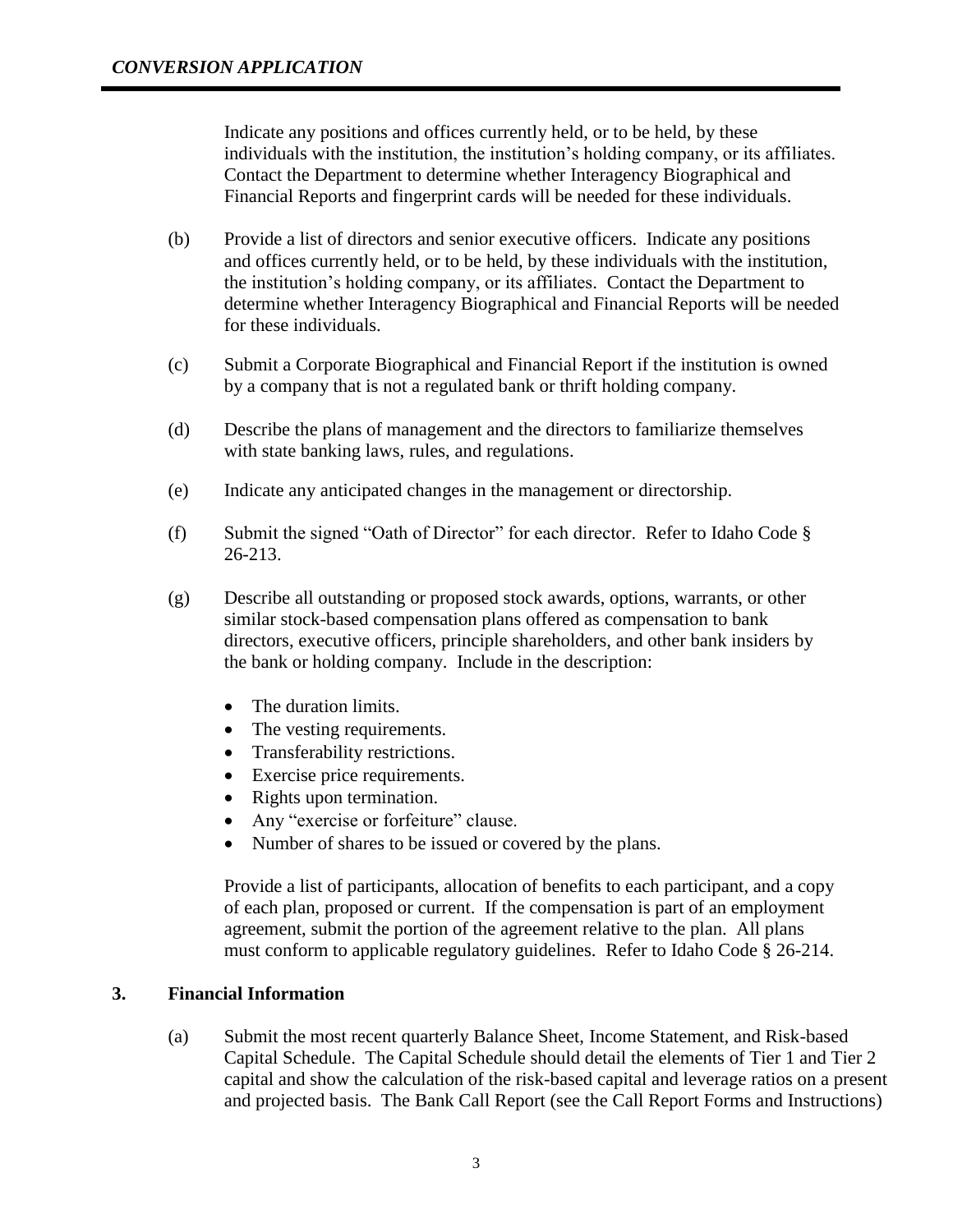or Thrift Financial Report may be used. In addition, for capital information FFIEC "Schedules RC-R" or the "Optional Regulatory Capital Worksheet," Parts 1-3, may be used.

- (b) Submit the most recent audited financial statements. If an external audit is not available, the directors' audit may be submitted.
- (c) Submit the most recent annual report for the institution and 10K for the parent company, if applicable.
- (d) If the institution is currently exercising trust powers, submit the most recent data on trust assets in the format of Call Report Schedule RC-T – Fiduciary and Related Services. See Schedule RC-T and the Call Report Instructions.
- (e) Discuss any differences between accounting used by the institution and GAAP.

# **4. Capital**

- (a) Discuss the adequacy of the capital structure relative to internal and external risks; operational and financial assumptions, including technology, branching, and operating expenses; and any off-balance-sheet activities.
- (b) Provide a representation that the institution's current capital meets applicable federal regulatory bank capital standards (12 CFR 208 for proposed state member bank or 12 CFR 325 for proposed state nonmember bank). Provide the following information:

| Capital stock               | \$(amount)                   |
|-----------------------------|------------------------------|
| Surplus                     | $%$ (amount)                 |
| Total capitalization        | $\mathcal{S}(\text{amount})$ |
| Number of shares authorized | (amount)                     |
| Number of shares issued     | (amount)                     |
| Par value per share         | \$(amount)                   |

(c) Identify the institution's capital category for purposes of Prompt Corrective Action.

#### **5. Premises and Fixed Assets**

- (a) Identify the converted institution's full main office address, including county. Consult with the Department if the location is different from the institution's current main office location.
- (b) Provide a list of: 1) existing branches that will continue to operate after the conversion, including the popular name and complete address, 2) branches approved, but unopened, including their complete address, plans for operation, and a copy of the state and federal approvals, and 3) the addresses of any operating facilities that are not currently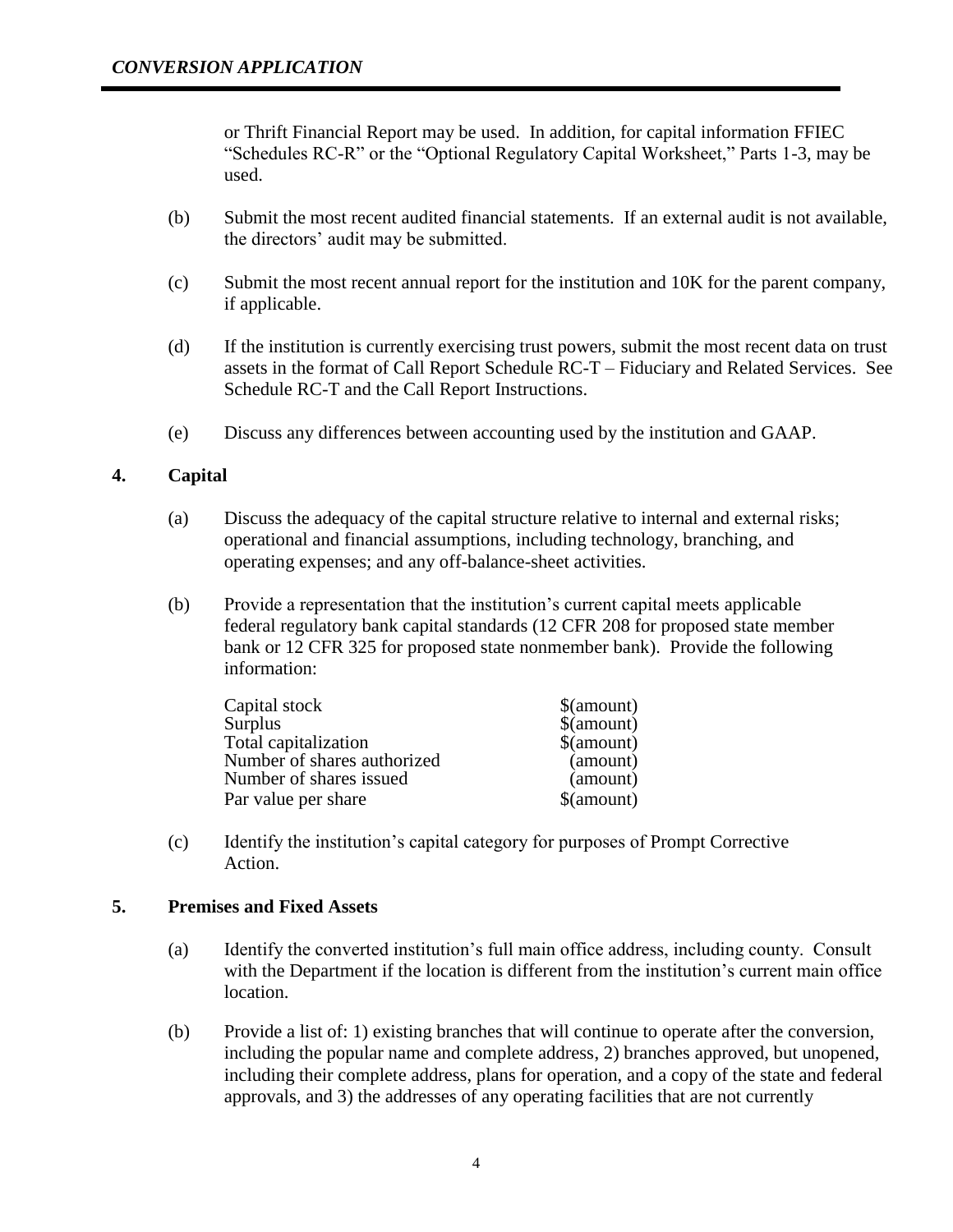considered branches, but would be considered branches if operated by a state bank. All list(s) should be followed by a certification that each location is a permissible location for a state bank to operate a branch. Applicable federal and state branch law should be discussed, as well as any geographic limitations, quantitative factors, and qualitative factors.

(c) Provide a representation of compliance with Idaho Code § 26-707 regarding investment limits in bank premises. If not in compliance, submit a request for excess investment pursuant to Idaho Code §§ 26-707 or 26-1101.

## **6. Subsidiaries and Investments**

- (a) Provide a list of permissible subsidiaries, including operating, financial and statutory subsidiaries, to be retained and the nature of their business.
- (b) Provide a list of any nonconforming assets currently held where permanent retention is desired. Full details regarding the asset should be provided, including a description, when it was acquired, and its value. Describe the preconverted federally chartered institution's authority to hold the asset.
- (c) Provide a list of any nonconforming assets or activities currently held, including nonconforming subsidiaries, where temporary retention is desired while conforming or divesting of the assets or activities. The nature of the asset or activity, the plan to divest or conform the asset or activity, and the timeframe needed to divest or conform the asset or activity should be included.
- (d) Provide a list of any noncontrolling interests currently held in other entities and other equity investments where retention is desired and it is consistent with applicable law. The applicant should identify whether it desires permanent or temporary retention, whether conformance or divestiture will be necessary and any timeframe necessary for conformance or divestiture.

## **7. Other Information**

- (a) Discuss the institution's planned and existing electronic banking services.
- (b) Provide a representation that the institution has sufficient fidelity.
- (c) Provide a statement indicating whether the institution is a member of the Federal Reserve or Federal Home Loan Bank (FHLB) System. Also, state whether the institution holds any FHLB stock or advances if it does not plan to continue its FHLB membership.
- (d) Submit the most recent Community Reinvestment Act (CRA) public evaluation and discuss any material changes in the institution's plans to meet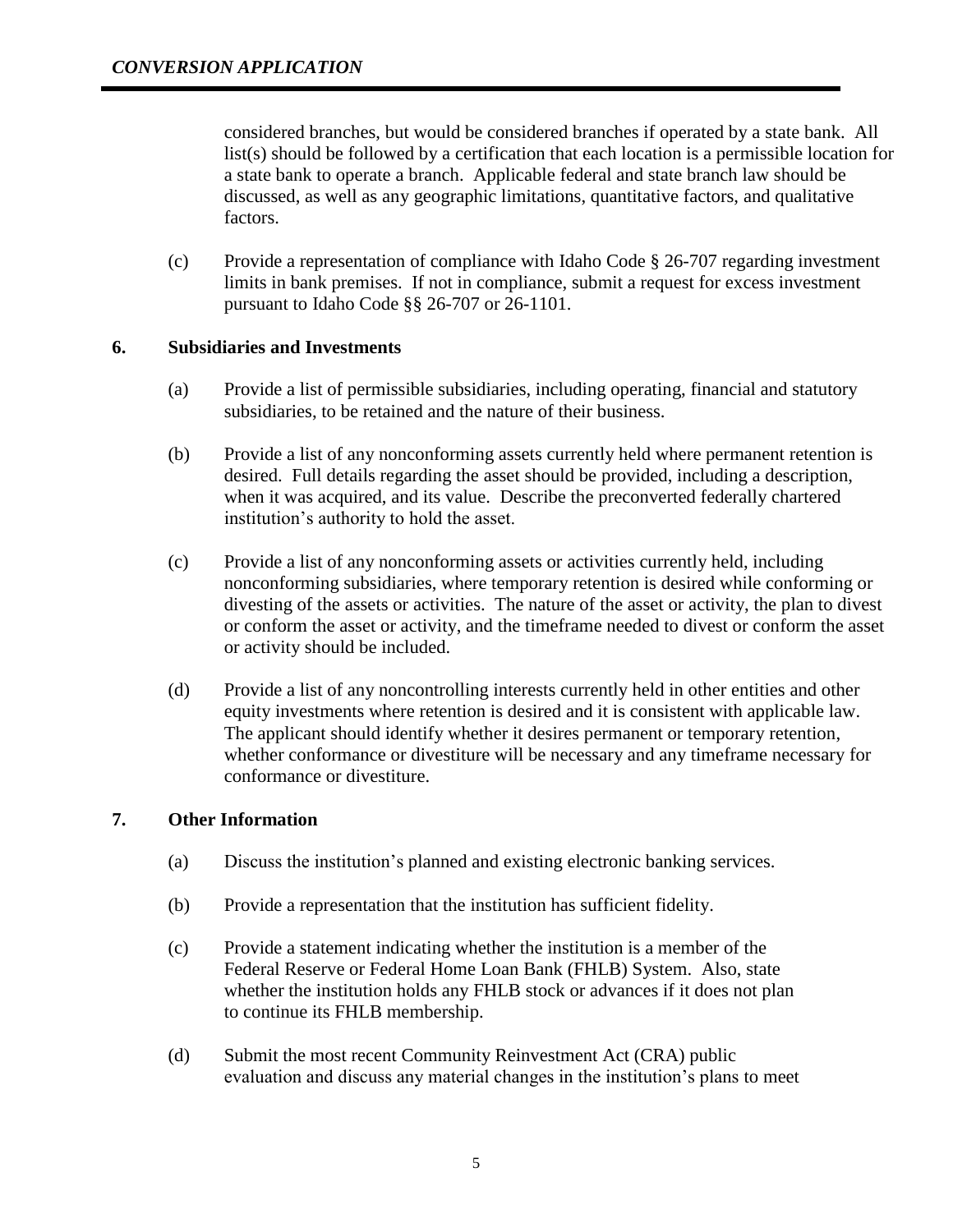CRA obligations. If the institution is not now subject to CRA, describe how CRA obligations will be met, if applicable.

(e) For parent companies other than bank holding companies, provide a copy of the parent company's application to become a bank holding company. If it is not the intent of the parent company to become a bank holding company, discuss the resolution plans for the parent company or provide the legal authority for the parent company to continue to own the state bank following the conversion.